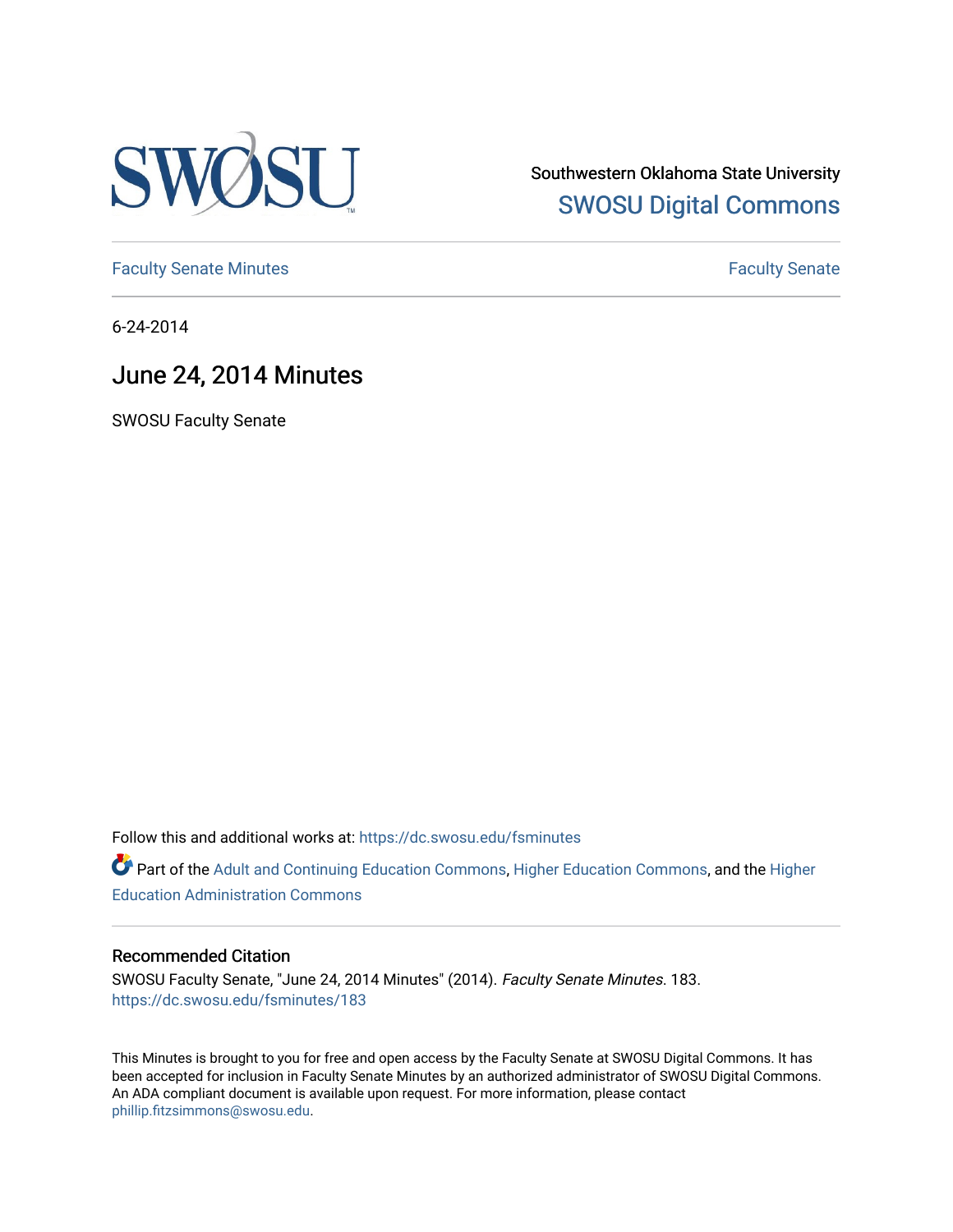## Approved Minutes Southwestern Oklahoma State University FACULTY SENATE June 24, 2014—3:00 pm EDU 201

**I. CALL TO ORDER:** Faculty Senate President Evette Meliza called the June meeting of the Faculty Senate to order at 3:05 p.m. in Education 201.

**II. ESTABLISHMENT OF A QUORUM:** The following members were in attendance: Arden Aspedon, David Bessinger, Brad Bryant, Jared Edwards, Fred Gates, Paul Hummel (for Ryan Haggard), Andrea Holgado, Tiffany Kessler (OKC), Doug Linder, Jim Long, Scott Long, Kris Mahlock, Tom McNamara, Evette Meliza, Kristin Montarella (OKC) Bo Pagliosotti, Kelly Logan (for Cynthia Pena), Linda Pye, Les Ramos, Ann Russell, Lisa Schroeder, Karen Sweeney, Wayne Trail, Trisha Wald, Dennis Widen

**III. CERTIFICATION OF SUBSTITUTES:** Kelley Logan substituted for Cynthia Pena and Paul Hummel substituted for Ryan Haggard

#### **IV. PRESENTATION OF VISITORS:** None

**V. APPROVAL OF MINUTES:** After an amendment concerning some senators incorrectly listed as retiring, the May minutes were approved by a voice vote.

#### **VI. ANNOUNCEMENTS**

#### **A. President Evette Meliza**

1. From the Executive Council meeting of May 5, 2014:

a. The Strategic Plan will be sent to faculty members and will be put on the SWOSU website. It reflects what the university wants and can implement. (It's a real plan vs. a required one.)

b. Update on the Strategic Plan: General Education revisions are in progress. Goal 6, Technology, is in progress. Goal 4, Compensation Review for Faculty and Staff, is the number one priority for the upcoming year.

- 2. From the Administrative Council meeting of May 5, 2014: a. Cindy Albrightson will be the safety coordinator for the university.
- 3. From the Executive Council Meeting of June 23, 2014.

a. Legislative items: Although the Constitutional Amendment concerning firearms did not come out of committee this year, guns on campus will continue to be an issue. Law enforcement supports the Higher Education position. Another item that will be watched is the paid teacher intern program. This bill contains no funding for the program.

b. There was no increase in funding to Higher Education from the Legislature (Flat Budget). In the rush to approve a budget, the legislature took \$8 million from the OLAP Fund. Since the move was unconstitutional, the budget is now out of balance. The Equalization Board may act to replace the money. No word yet on how the problem will be resolved.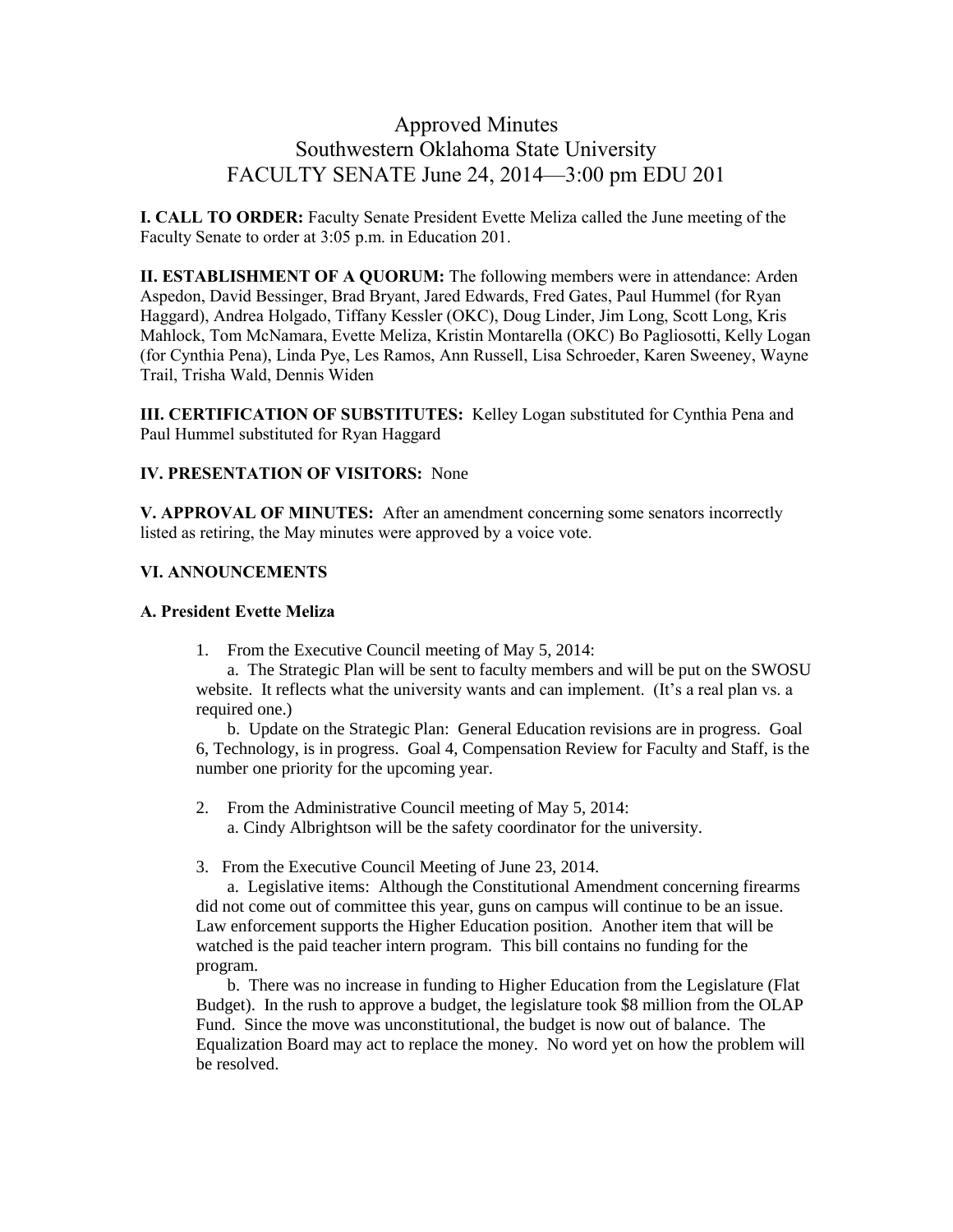c. The budget has been/will be presented to the various governing bodies for approval. There is a request for an increase in tuition included. SWOSU received complimentary remarks on how well the Strategic Plan and budget are aligned.

d. One goal of the Strategic Plan concerns compensation. The focus this year is to try to get SWOSU salaries to 80% of CUPA salaries. Department chairs and Deans will meet to discuss CUPA salaries in the various departments.

e. The mailroom will most likely be relocated next to the University Press building. With the increased number of students walking from Parker Hall and the Art Building, vehicle traffic delivering mail is a safety concern.

f. The Administration is reviewing the Staff Council recommendation to raise tuition benefit hours from 12 to 15 hours. There was discussion concerning the need to align tuition benefits with academic progress.

g. The Course Schedule site has a new look. A request for suggestions for other "sort by" or "department" headings that would make the site easier to use was made.

h. A Social Media Coordinator summit, or training session, was suggested. There are approximately 153 accounts with "SWOSU" in them.

i. Campus maps on the website will have the physical address on them for police and fire department purposes. This is a Clery Act compliance issue. Continue to use 100 Campus Drive for the mailing address.

4. From the Administrative Council Meeting of June 23, 2014.

a. Summer enrollment numbers are up. Fifty-nine percent of the credit hours are non-traditional. Forty-one percent are "sitting in a chair on campus" traditional. On the Sayre Campus, 51% of the credit hours are traditional.

b. New Student Orientation numbers are up; 671 in 2013, 729 in 2014. NSO will be held on July 14th and August 15th. SWOSU Saturday will be on November 15th.

c. Monday, June 30th, is the last day for D2L. If you haven't moved courses, you need to do so by next Monday.

d. Blue Cross Blue Shield benefits and premiums will remain the same for 2015. There will be a RFP for insurance for the calendar year 2016.

e. Leadership Weatherford is starting a new class for the upcoming year. It will run from September to June. This is an excellent Community Service opportunity for those looking to add to that part of their portfolio.

f. Contrary to what you may have read in the Weatherford Daily News, President Beutler said SWOSU is "affordable" (not "cheap").

5. From the Provost Concerning Online and Blended Classes: They're costly when full-time faculty members teach them. A policy is in the works to set course limits for at least 85% of the same face-to-face course and adjust requirements concerning faculty interaction. This has been reviewed by the Distance and E-learning Committee and will be sent to Chairs and Deans for further input.

6. From the Provost Concerning Reciprocity for Online Courses: SARA, an agreement involving several states, will be in force next spring. Participants must meet the Quality Matters rubric. SWOSU is designing a rubric and online instructors will need to know the policies set under SARA. There will be a 1 hour class that instructors must pass. Payment is \$30. There will also be a 6 hour development class so those who want to develop courses will be able to develop courses that meet SARA standards. Payment is \$220.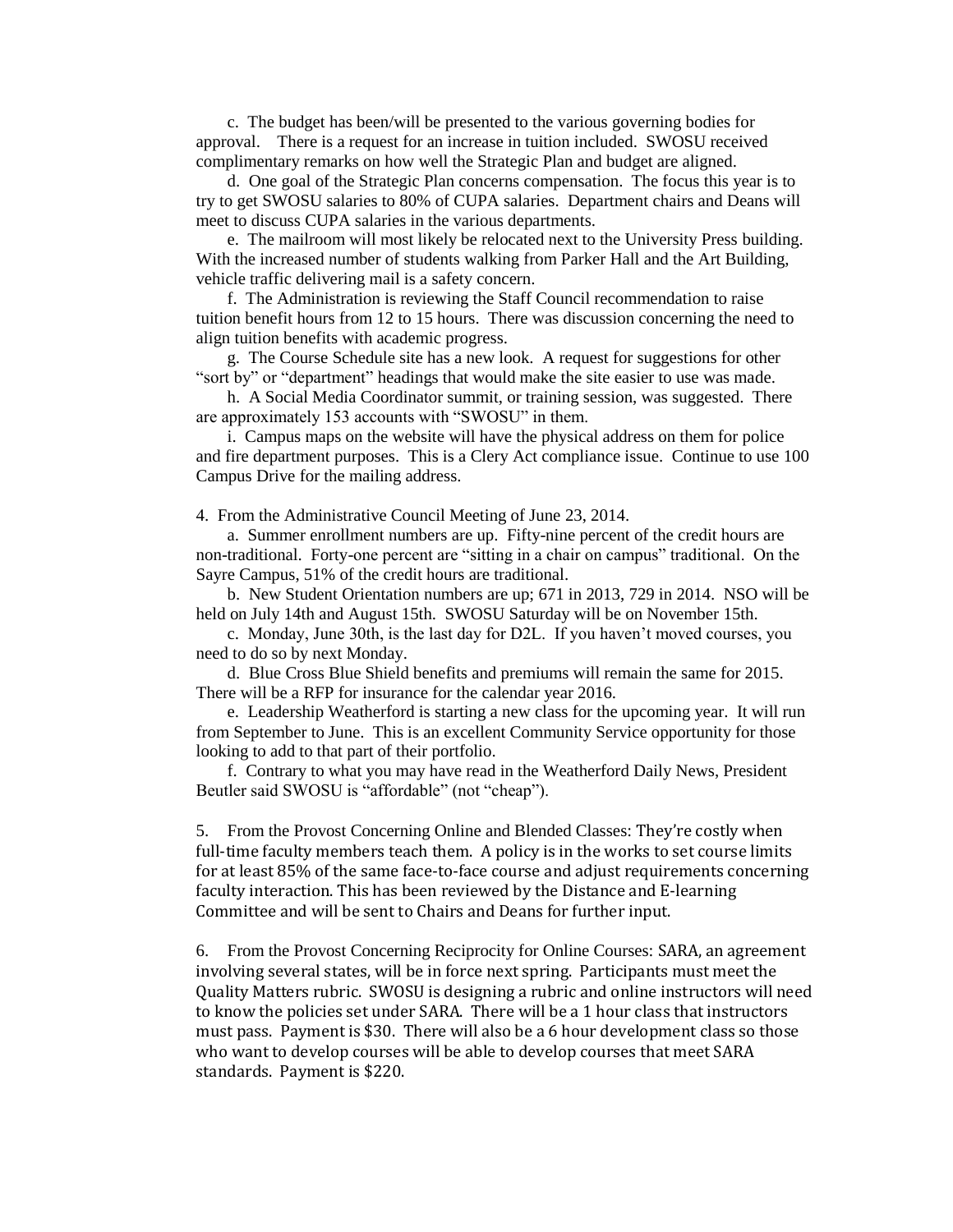7. For Faculty Senate Committee assignments see Appendix A.

#### **B. Secretary/Treasurer Tom McNamara**

| <i>r</i> an <i>y</i> in casal on to the state value a         |                                   |                |
|---------------------------------------------------------------|-----------------------------------|----------------|
| <b>1. Roll Sheet</b> – please sign.                           |                                   |                |
| 2. Treasurer's Report:                                        |                                   |                |
| a. BancFirst Checking Account: May Meeting Balance: \$2311.19 |                                   |                |
| <b>Retiring Faculty Reception</b>                             |                                   | 121.80)<br>(\$ |
|                                                               | <b>CURRENT BALANCE: \$2189.39</b> |                |
| b. University Account:                                        | May Meeting balance: \$105.01     |                |
|                                                               | <b>CURRENT BALANCE: \$105.01</b>  |                |

**C. President-Elect Jared Edwards:** Nothing to report.

**D. Past President Fred Gates:** The SWOSU Mind Games "White" team won the Grand Championship at the end of the Spring Semester. This marks the second consecutive year that a SWOSU team has won this academic competition. Anyone interested in sponsoring the team is asked to contact Fred Gates.

**E. Student Government Representative Blain Boyd:** No SGA representative was in attendance.

### **VII. REPORTS FROM STANDING AND AD HOC COMMITTEES:**

**Report from the Ad Hoc Committee on the FUPTRC:** The Ad-hoc Committee on FUTPRC is in the process of turning the results of the recent faculty survey into several motions concerning changes to the current FUTPRC structure.

### **VIII. UNFINISHED BUSINESS:** None.

**IX. NEW BUSINESS:** No new business was brought forward.

**X. ADJOURNMENT:** The meeting was adjourned at 3:31 p.m.

**Next meeting 3:00 pm Tuesday, July 22, 2014**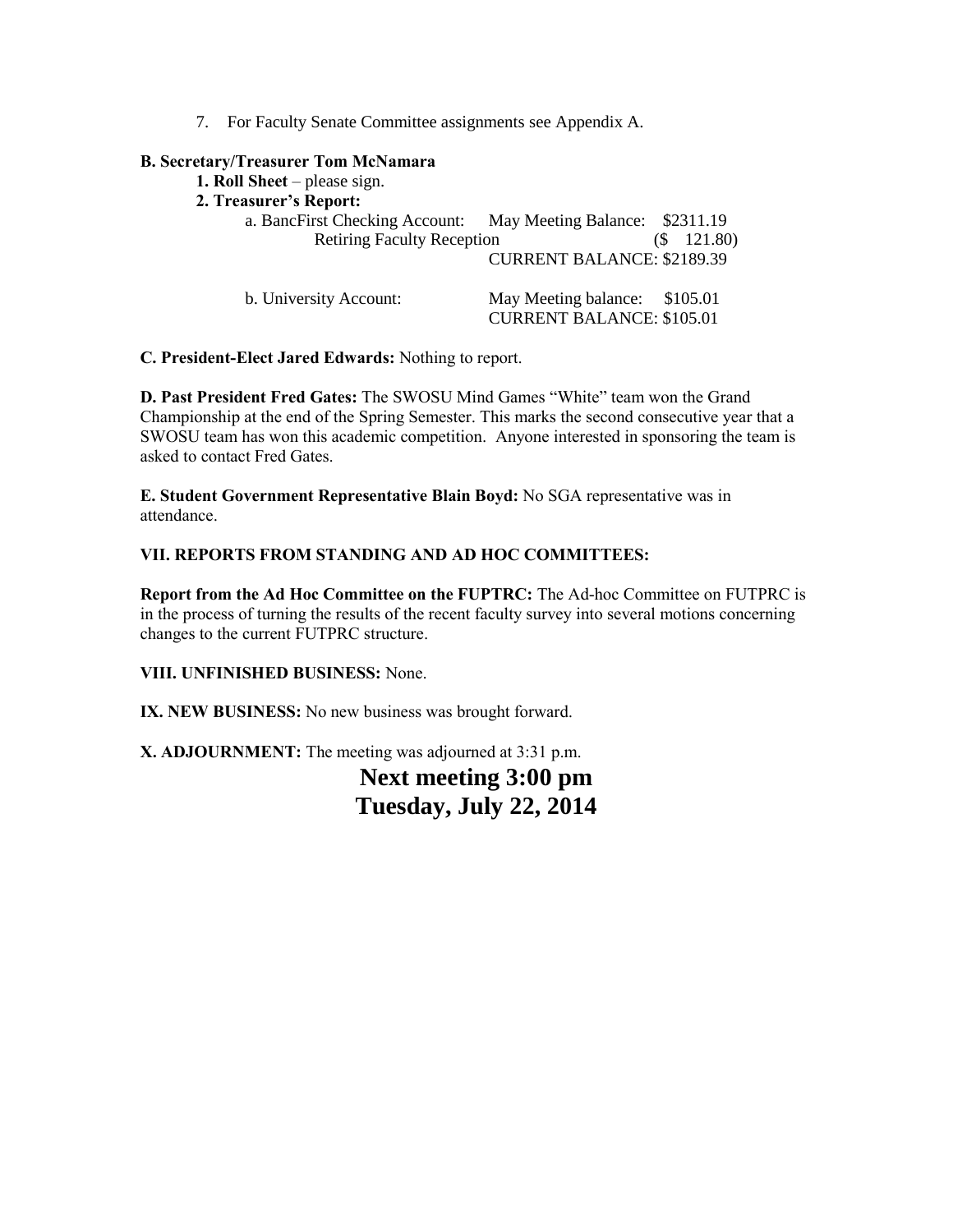# **Appendix A Faculty Senate Committee Assignments**

# **2014-2015**

## **Audit Committee**

Audits the financial activities of the Faculty Senate

Jim Long (Chair) Kristin Montarella Trisha Wald Tammy Blatnick

## **Budget and Program Committee**

Evaluates the distribution of university funds

Brad Bryant (Chair) Tiffany Kessler Karen Sweeney Linda Pye Arden Aspedon

## **Curriculum Committee**

Advises and makes recommendations regarding all curricular issues

Ann Russell (Chair) Jerry Dunn Dennis Widen Tommye Davis Andrea Holgado Brad Bryant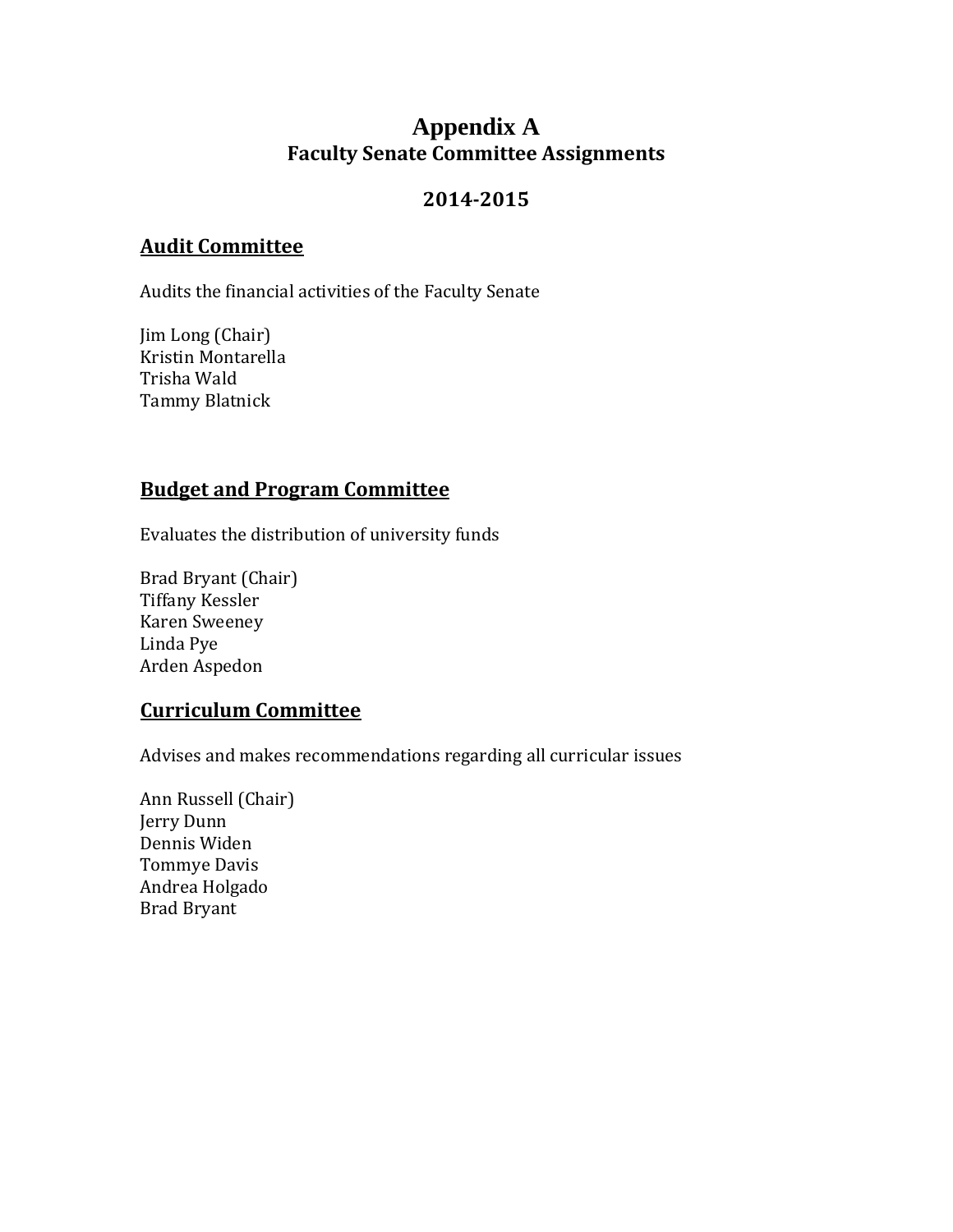## **Judiciary Committee**

Answers questions regarding the intent and meaning of the Faculty Senate Constitution

Jim Long (Chair) (CPGS) Tom McNamara (CAS) Scott Long (COP) Dayna Coker (CAAS)

## **Nominating Committee**

Organizes elections for selected university standing committees

Scott Long (Chair Doug Linder Cynthia Pena Kristin Montarella Tammy Blatnick

## **Personnel Policies Committee**

Makes recommendations regarding policies related to faculty tenure, promotion, class loads, salary and benefits, and dismissal

Fred Gates (Chair) Wayne Trail Jared Edwards Les Ramos Cynthia Pena Doug Linder

## **Student Affairs Committee**

Advises and makes recommendations regarding all matters relating to the student body and student policies.

Tiffany Kessler (Chair) Jerry Dunn David Bessinger John Bradshaw Ryan Haggard SGA Representative